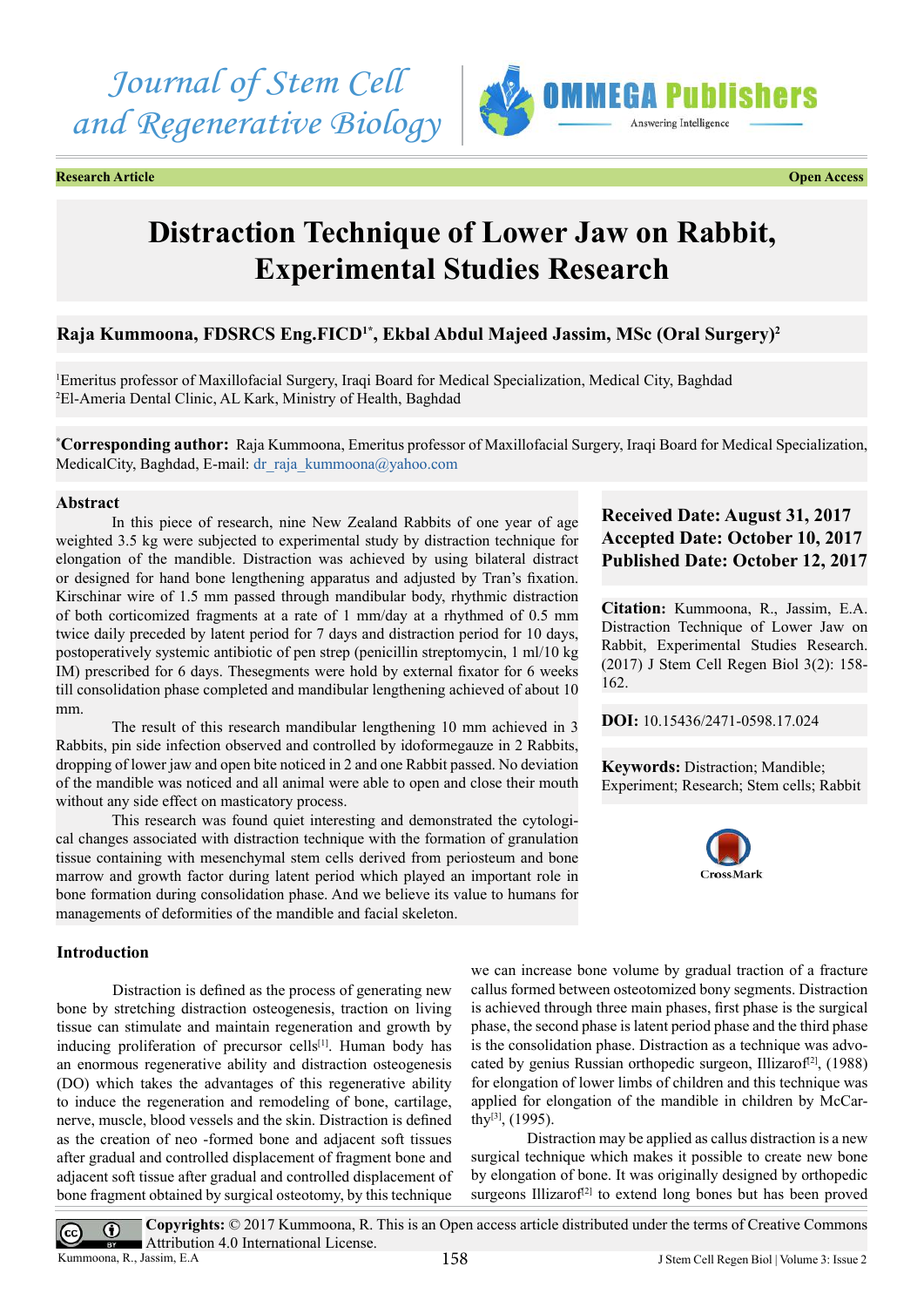

useful for elongation of the mandible as well as other bones of the facial skeleton<sup>[3]</sup>. Some authors believe that by following callus distraction it now possible to treat severe jaw anomalies and also to treat bone defects in the jaws by distraction without using bone transplantation or bone graft $[4]$ .

Distraction osteogenesis (DO) is also called callus distraction with deferent names such as, callotasis and osteodistraction which is a process used and applied in orthopedic surgery and oraland maxillofacial surgery to repair skeletal deformities and also in reconstructive surgery. The technique is achieved by cutting the cortex and slowly separating bone, allowing bone healing mechanism to fill in the gap $[5]$ .

Originally distraction was used to treat unequal lower limb length, but since 1980 McCarth[y\[3\]](#page-4-2) used this technique to treat cases like hemi facial microsomia and small chin or micrognathisim, others used it to treat craniofrontonasal dysplasia, craniosynostosis as well as airway obstruction caused by gloosoptosis with micrognathsim featured in Pierre Robin Syndrome[\[1\]](#page-4-0).

The surgical technique was divided into first osteotomy phase of the cortex as exterior surface only in the hard tissue or completely as surgical phase. The device fitted at this time, the second phase is the latest period which last seven days; in this stage no activation of the device which is mounted to the bone in each sides to allow early stage of healing and formation of mesenchymal stem cells and slowly separating the bones and formation of granulation tissue in the gap created. The desired possible length required within 3 - 7 days can be achieved, then consolidation phase fallowed<sup>[2]</sup>. Distraction device operated manually by twisting a rod through a rack and pinion system by slight rotating, it can separate the bone, the rate of separation should be carefully determined, going too quickly can cause nonunion and unstable connective tissue instead of bone and going too slowly can lead to premature union. The rate of distraction measured by millimeter per day in 2 step, the frequency of steps and the rate of device movement is called (Rhythm).

#### **Material and Methods**

There are two phases required, the first phase is the choice of animal model and the second choice is the experimental studies.

#### **Choice of animal model**

There are certain requirements for choosing the animal Rabbit as animal model; the animal should be chosen which allow a giving close comparative study to human tissue reaction. In order to get the following points from our experiment we have to know and understand, the clinical difficulties we might face during the technique been used in the experiment, the effect of the technique on the masticatory requirement of the animal, radiographic records of the experiment and radiographic changes that occurred post experiment and histological studies of tissue reaction at the end of experiment. Further requirements, the animal should not carry any disease that might be transmitted to human, the cage of animal required hygienic requirements, the researchers should be prepared to be sterile with surgical gown, masked, head cap and cloves with special sterile shoes during work in the animal lab and other necessary steps to be carried for the safety of the animal and researchers., Kummoona<sup>[6]</sup>,  $(2015)$ .

### **Experimental studies**

The advantage of Rabbit as animal model chosen as a very good animal model, it is cost cheaper than other animal model like monkey, healthy animal and friendly, vegetarian and cleaner, does not transmit disease and we can keep few rabbits in one cage. The animal model were used in this research, these animals were used for distraction technique for elongation of the mandible and to study the boney structural changes that achieved by distraction through postmortem as macroscopically and histological changes of the distracted area. We used rabbit in this experiment as a good animal model because it is available, its coast cheap, clean and vegetarian and nice looking animal and its useful to apply surgical procedures designed for humans and we can keep many rabbits in one cage. Mandibular lengthening were performed by using nine Newzeland Rabbits of one year age and weighted three of them 3.5 kg the animals were free from species pathogen, were dipped and vaccinated two weeks before surgery, anesthetic procedure carried out under ketamine IM of 30 mg/kg and Xylazine IM of 6 mg/kg of body weight with xylocaine 2 % with adrenaline of 1/80000 subcutaneously.

Distraction of lower jaw achieved by using bilateral distractor designed for hand bone lengthening apparatus was adjusted by trans fixation kirschiner wire of 1.5 mm, was passed through both mandibular bodies, rhythm tic distraction of both corticomized fragment were carried out at a rate of 1 mm/day at a rhythm of 0.5 mm twice daily preceded by latent period of 7 days and the distraction period for 10 days. Immediate post operatively antibiotic of pen strep(penicillin streptomycin) of 1 ml/10 kg IM once daily for 6 days, and the segments hold by external fixator for six weeks till consolidation completed, bone regeneration evaluated radiologically.

#### **Results of the Experiment**

Mandibular lengthening was achieved of about 10mm in 3 Rabbits, pin side infection noticed in 2 Rabbits and controlled by iodoforme gauze around the pin insertion, dropping of lower jaw with open bite noticed in 2 Rabbits, no deviation of the mandible observed, but one Rabbit died without knowing the reason. In all animals neither their masticatory function no their ability to open or close the mouth was affected during or after the completion of the experiment. (Figure 1, Figure 2, Figure 3, Figure 4, Figure 5)



**Figure 1**: Photograph, showing distraction device on both side of the mandible on Rabbit and osteotomy cut.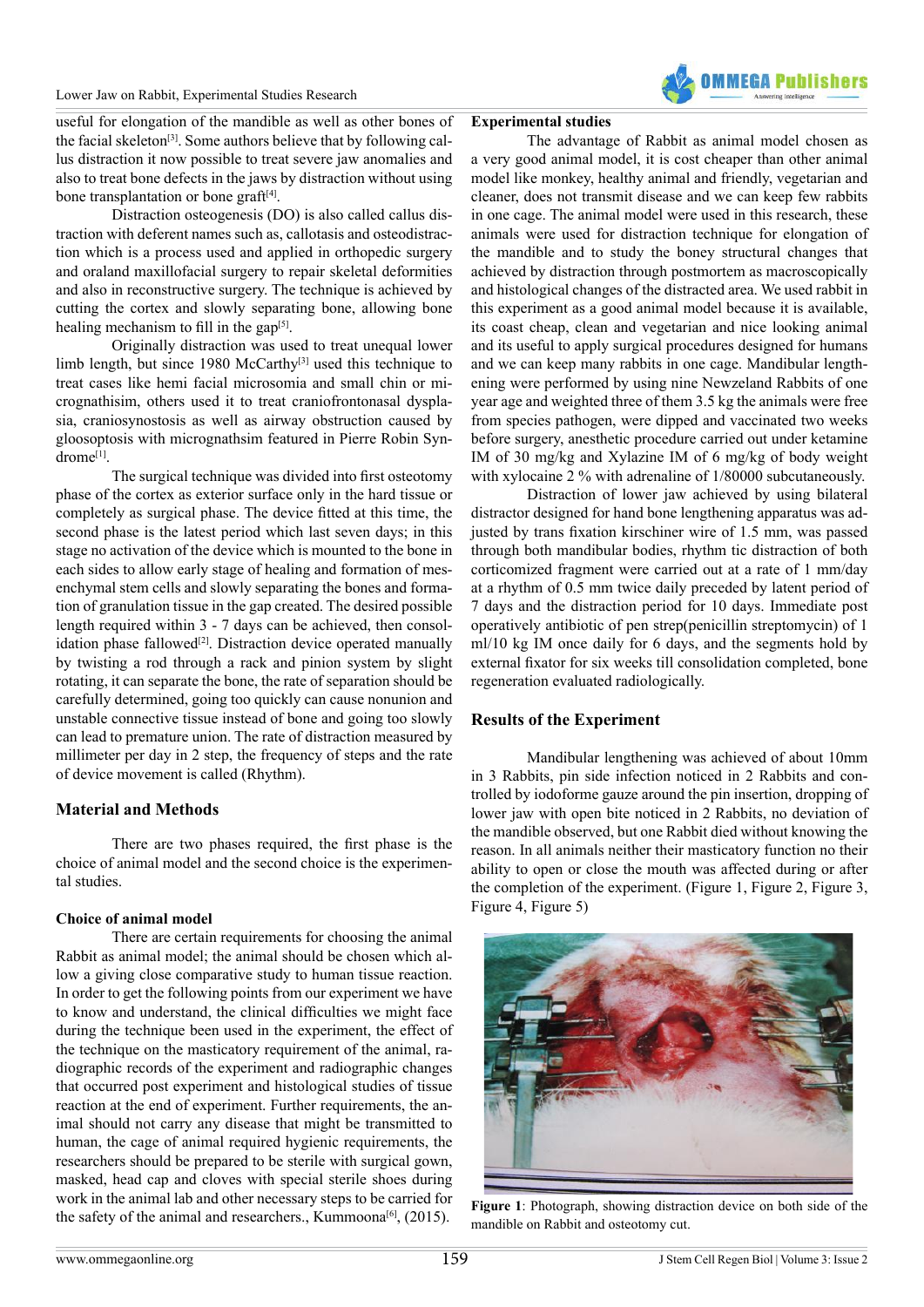#### Lower Jaw on Rabbit, Experimental Studies Research





**Figure 2:** Photograph of Rabbit with distraction device after closure of the distraction osteotomy incision.



**Figure 5:** Photograph showing elongation of lower jaw by distraction technique.



**Figure 3**: Photograph of Rabbit showing distraction device during distraction period.



**Figure 4:** Radiological picture of distraction apparatus.

#### **Postmortem examination**

Post mortem examination of specimens from macroscopic point of view, the specimen showed an excellent union at the site of distracted zone with new bone formation. Specimens then immersed in buffered formalin of 10% with 4-N formic acid solution for decalcification for 10 days. (Figure 6)



**Figure 6:** Post mortem specimen showing distracted area of lower jaw of Rabbit (D) with new bone formation and elongation of the mandible (M), mental nerve.

#### **Histological and microscopic examination**

The histological examinations of distracted jaw were done after 6 weeks by longitudinal histological sections, were stained by Hematoxylin and Eosin (H&E). (Figure 7, Figure 8). The distracted zone showed mature bone trabeculae in fibro vascular stroma and heavy cells of mesenchymal stem cells with heavy fibroblasts formation oriented with the direction of tension-vector and also blood vessels oriented in the same direction. Newly formed trabeculae lined by chain of osteoblasts were noticed.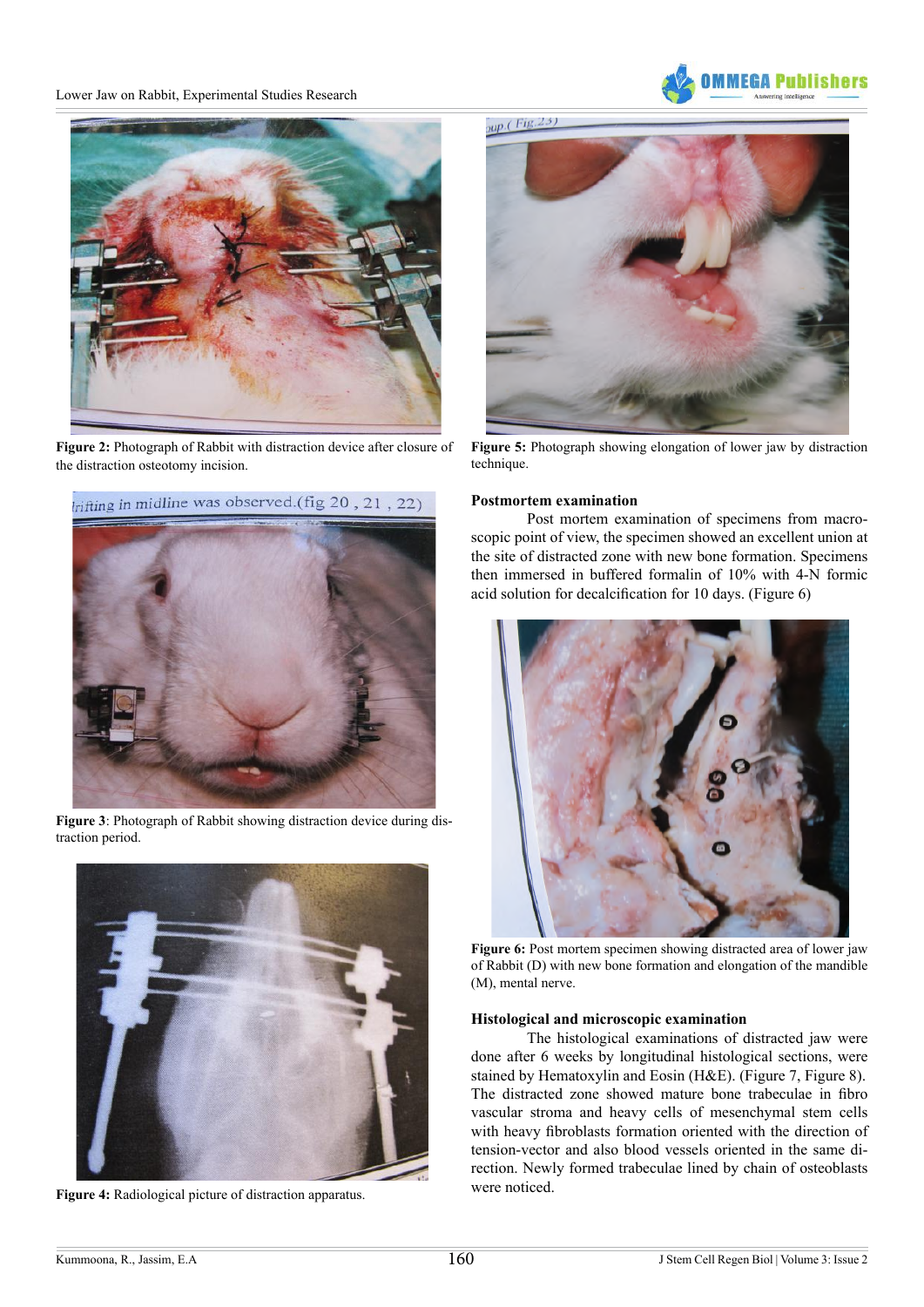



**Figure 7**: Histology of distracted area stained by (H&E X20) showing nice and healthy granulation tissue with mesenchymal stem cells and heavy fibroblasts oriented in the same direction of distraction forces.



**Figure 8**: Histology of distracted area after consolidation of distraction phase showing excellent bone formation with trabeculae (H&E X10).

## **Discussion**

Distraction is widely practiced by orthopedic surgeons for elongation of bones in children after illizarov<sup>[2]</sup> and also practiced in maxillofacial skeleton and the mandible since 2 decades, McCarthy<sup>[\[3\]](#page-4-2)</sup> succeeded in elongation of the mandible in first arch dysplasia syndrome.

Illizarov[\[2\]](#page-4-1) first became interested in orthopedics and bone reconstruction because of many of his patients were soldiers returning from the front line battles of world war 2 and many of the patients suffered severe fractures and had to endure lengthy treatment; cast and skeletal traction being the only methods generally used. Illizarov continued his research into improving the treatment of fractures and developed the idea of an external fixator ring with cross wires to improve the stability. Although the illizarov device was met with scepticisim, similar devices began to emerge Illizarov & Rozbruch<sup>[7]</sup>, (2007).

Illizarov developed his on method $[7]$  which was supported by biomechanics and basic science and he put the basic principle for treatment of fractures by preservation of blood supply, preservation of osteogenic tissue, complete anatomic reduction, and stablefixation with functional activity of the muscles and joints and early patient's mobilization. Illizarov discovered that other tissues such as blood vessels, nerve and skin were able to regenerate during gradual distraction and he made his (Low of Tension Stress) theory[\[8\],](#page-4-7) which shows that under the effect of slow and gradual distraction, of bone and soft tissue would regenerate. The mechanism of illizarov fixator is to stimulate bone growth by distraction osteogenesis and his idea, which is the pulling part of bone to stimulate new bone formation and growth[\[8\].](#page-4-7)

The processes of generating new bone by stretching distraction osteogenesis, theoretically similar and applied to general principles, traction on living tissue and maintain regeneration and growth by inducing proliferation and differentiation of precursor cells. Previous literature did not mention the biological changes that occur in the gap created by osteotomy of the bone site desired during latent period which is the key factor in distraction process and formation of new bone.

Bone regeneration by distraction is highly complicated and organized process; through our research.We found the histological studies revealed and demonstrated by our experiment that bone regeneration based on pattern of membranous ossification preceded by formation of granulation tissue and mesenchymal stem cells derived from periosteum lining and bone marrow by influence of growth factor for formation of new bone, muscles and skin.

The previous biological changes occurred during latent period. The parameter of latent period, ideal distraction rate, rhythm and duration of consolidation phase as established by illizarov[\[3\]](#page-4-2) are vital factors for success of distraction technique in tubular bones of extremities and other bones of facial skeleton. From our study research we concluded, distraction could be unlimited but two factors with great effect on distraction, first the periosteum with soft tissue damage or restriction of muscular function and the second factor is suboptimal bone formation with fibrous tissue formation induced by rapid distraction. Further factor may effect on distraction was infection and that controlled by systemic antibiotic and locally by application of iodoform gauze around pin insertion greatly affected and prevent spread of infection.

Our studies demonstrated that bone lengthens was applicable to the human mandible, the length of the mandible in Rabbits by distraction is achieved through applying an external fixator with constant external force proved as a" GOOD TECH-NIQUE".

**Conflict of interest**: The authors declare no conflict of interest.